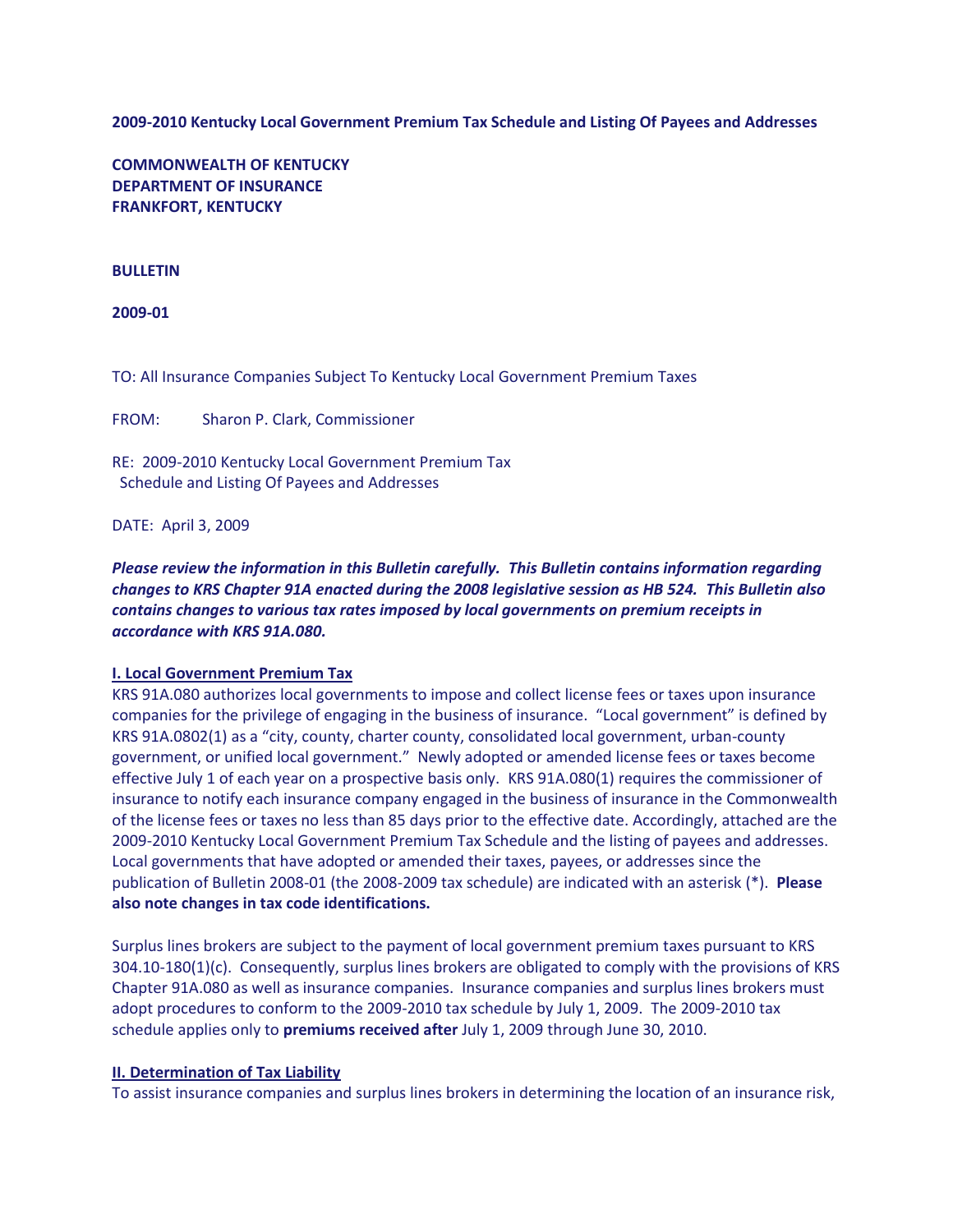the Department has published an LGPT Risk Location Chart on its Web site. Pursuant to KRS 91A.080, taxes are imposed on insurance risks located within the corporate limits of the local government. An insurance risk may not necessarily be located at the mailing address of the insured. It is imperative the insurance company/surplus lines broker identify the specific county and/or city in which the risk is located in order to properly assess the local government premium taxes. Further, ZIP codes shall not be used to determine local government premium tax liability.

Pursuant to KRS 91A.0806(6), on or after January 1, 2010, an insurance company/surplus lines broker shall employ a verified risk location system or program to assist the insurance company/surplus lines broker in identifying the location of an insurance risk. An insurance company/surplus lines broker may avoid penalties associated with the non-payment of local government premium taxes provided the insurance company/surplus lines broker utilizes a verified risk location system and performs due diligence in the location of insurance risks in accordance with KRS 91A.0806(4).

The insurance company/surplus lines broker must use the tax rate effective on the first day of the policy term. When an insurance company/surplus lines broker collects a premium as a result of a change in the policy during the policy term, the tax rate used shall be the rate in effect on the effective date of the policy change. The percentage tax rates are to be charged per policy.

# **III. Disclosure of Local Government Premium Tax**

In accordance with KRS 91A.0810 and 806 KAR 2:092, if the local government premium tax is included in the premium charge to the policyholder, the insurance company shall include on either the renewal certificates or billings the amount of the local government tax charged for the period and the name of the taxing jurisdiction to which the local government tax is due. Insurance companies should refer to 806 KAR 2:092 for further instructions regarding the contents of the disclosure.

Other disclosure provisions include:

a. Disclosure of a local government tax shall not be required if the insurance company does not charge the tax to the policyholder.

b. If local government tax is owed to multiple taxing jurisdictions, the disclosure shall list separately each taxing jurisdiction to which tax is owed.

c. If a credit of a city tax is applied to a county tax pursuant to KRS 91A.080(12), and the result is that no tax is owed to the county, the disclosure is not required to include the county in the itemization of taxing jurisdictions required in subsection (3) of this section.

d. If a collection fee is included in the amount charged to the policyholder, the disclosure shall state that the amount includes the tax and a collection fee.

 An insurance company may provide the disclosure on a notice separate from either the renewal certificate or billing if providing the disclosure on the renewal certificate or billing would cause the disclosure to be illegible due to type size or other space considerations. If the disclosure is provided on a separate notice, the insurance company shall provide the disclosure to the policyholder at the same time and in the same manner as the insurance company provides the renewal certificate or billing.

# **IV. Special Instructions Related to Surplus Lines Business**

Pursuant to KRS 304.10-180(1)(c), each surplus lines broker is required to pay the local government premium tax in accordance with KRS 91A.080.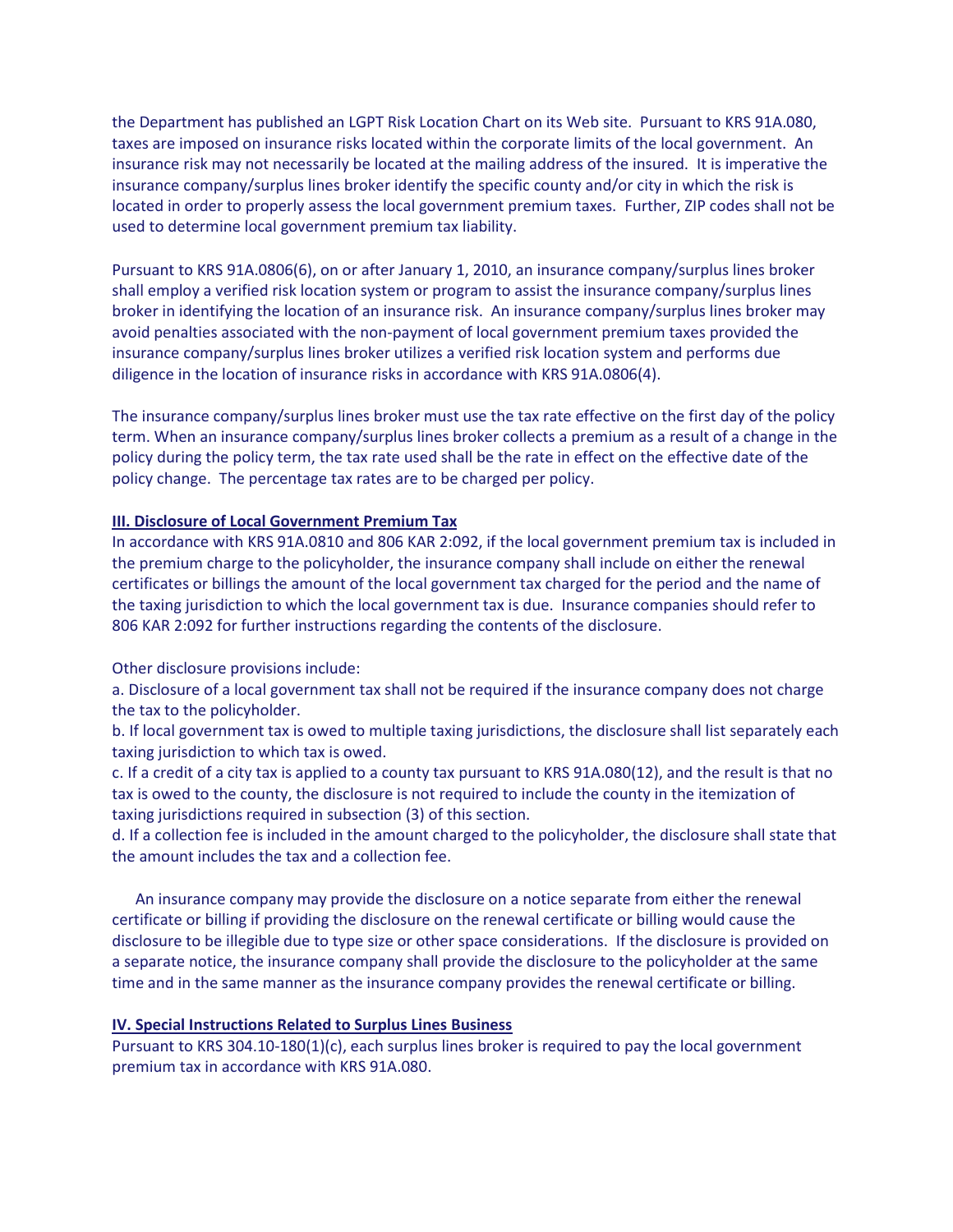Separate quarterly tax returns shall be submitted to the applicable local government by the surplus lines broker. Each return submitted to the local government shall include a listing of the insurance companies that supplied the coverage for which the premiums and taxes are being reported. This information shall be listed in the designated section of Form LGT-141. **Please note that surplus lines brokers are not required to submit a separate Form LGT-141 to each local government for each insurance company through which insurance business was exported.**

Annual reconciliations shall be filed with the Department of Insurance and the applicable local government by the surplus lines broker. Each return submitted to the local governments shall include a listing of the insurance companies that supplied the coverage for which the premiums and taxes are being reported. This information shall be listed in Section III of Form LGT-140. **Please note that surplus lines brokers are not required to submit a separate Form LGT-140 to each local government for each insurance company through which insurance business was exported.**

# **V. Exemptions to Tax Liability**

No license fee or tax shall apply to premiums collected on the following:

- Policies of group health insurance provided for state employees under KRS 18A.225;
- Health insurance policies issued to individuals including policies issued through Kentucky Access;
- Workers' compensation insurance;
- Annuities;
- Federal flood insurance;

• Municipal bonds, leases or other debt instruments issued by or on behalf of the local government unless the bonds, leases, or other debt instruments are issued for profit or on behalf of for-profit or private organizations; or

• Policies for high deductible health plans as defined in 26 U.S.C. sec. 223(c)(2), commonly referred to as Health Savings Accounts.

No license fee or tax shall apply to policies issued by

• Entities issued a certificate of authority to do business in Kentucky only as a health maintenance organization pursuant to KRS 304.38-060;

• Entities issued a certificate of authority to do business in Kentucky as a captive insurer pursuant to KRS 304.49-010; or

• Domestic life insurance companies electing to be taxed under the provisions of KRS 136.320 – Capital and Surplus Tax.

No **county** may impose the tax authorized by KRS 91A.080 upon premiums received on policies issued to public service companies which pay ad valorem taxes.

Additional exemptions may apply pursuant to the ordinance enacted by the local government. Please refer to the tax code for each local government identified on the attached schedule for additional information.

On policies naming a city or the State of Kentucky or one of its agencies as the insured, the license fee or tax may not be added to the policy premium. In this event, the insurance company/surplus lines broker remains responsible for the payment of the license fee or tax.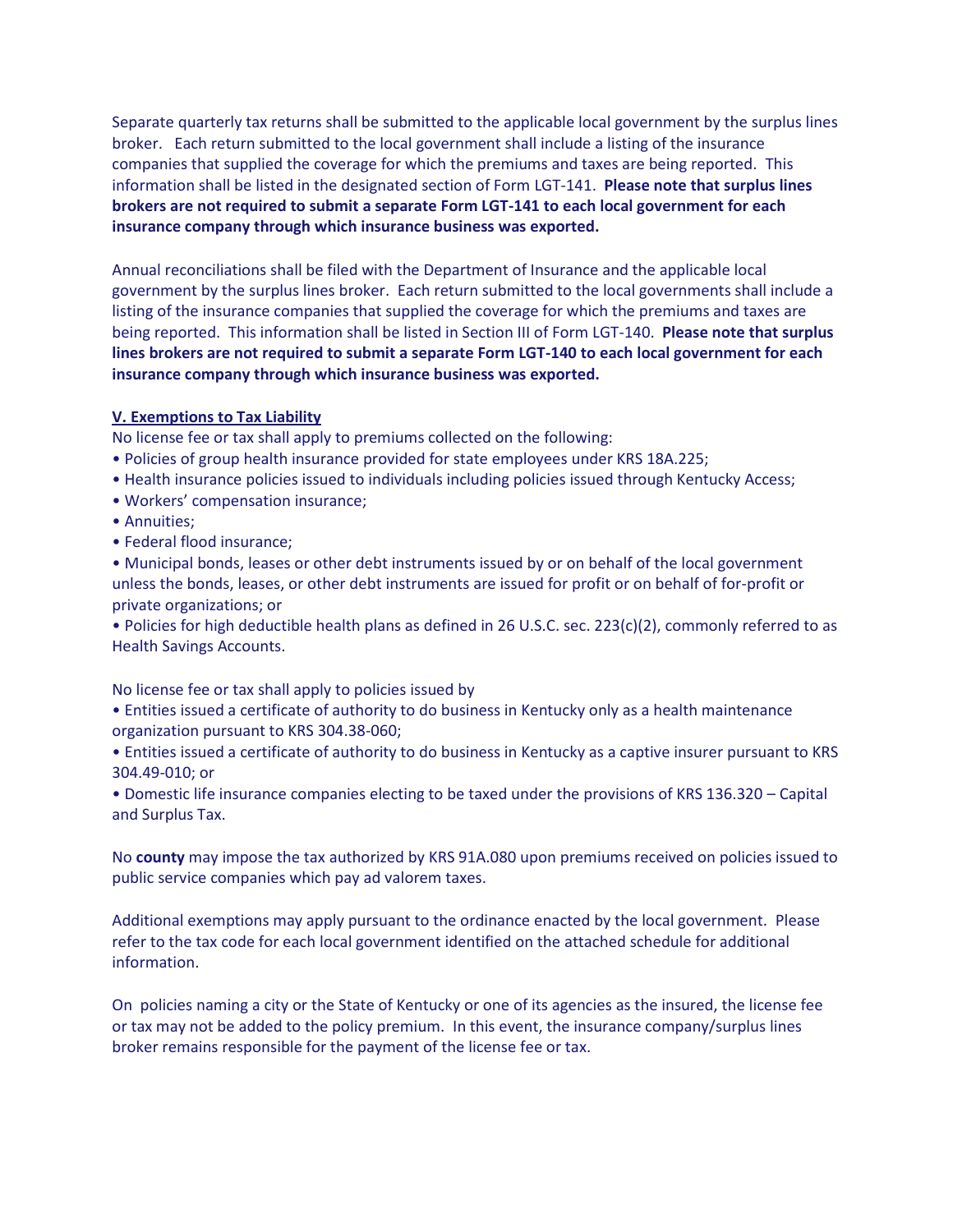# **VI. Indivisible Premium**

KRS 91A.080(8) requires a breakdown of all collections by category of insurance listed in the statute. Therefore, the appropriate premium must be allocated to the various lines before the applicable tax is calculated. For indivisible premiums, a weight of two-thirds of the premium must be given to the fire provision and one-third of the premium to the property and casualty provisions before determining the tax.

# **VII. Tax on Life Insurance**

The tax on life insurance shall be based on the first year's premiums and applied to the amount actually collected within the first year.

# **VIII. Minimum Taxes**

In some instances, a local government will enact a tax percentage as well as a minimum tax amount. In these instances, the policyholder may be responsible for payment of the calculated tax amount, based on the tax percentage, if the insurance company/surplus lines broker passes the tax to the policyholder. The insurance company/surplus lines broker is responsible for the difference between the calculated tax amount and the minimum tax amount. If the calculated tax, based on the tax percentage, is less than the stated minimum tax, the insurance company must pay the minimum amount. If a local government has adopted only a minimum tax, the minimum tax shall be paid quarterly, per insurance company, and is not chargeable to the policyholder.

# **IX. Flat Fees**

Flat fees shall be paid quarterly, per insurance company, and are not chargeable to the insured.

# **X. Collection Fees**

Pursuant to KRS 91A.080(4) and 806 KAR 2:090, a reasonable collection fee may be charged and retained by the insurance company or its agent. The collection fee shall not be more than 15% of the tax collected and remitted to the local government or 2% of the taxable premium, whichever is less. This fee is in addition to the tax payable. If a refund or credit is received by an insurance company/surplus lines broker that passed the fee or tax on to the policyholder, and the amount refunded or credited is not owed to another local government, the insurance company/surplus lines broker is required to pass the full amount of the refund or credit, including any collection fee that has been retained, on to the policyholder.

### **XI. Appeals for Tax Refunds, Credits, or Assessments**

KRS 304.91A.0804 provides a sole and exclusive method for the filing of amended returns and requests or assessments by an insurance company/surplus lines broker, local government, or policyholder for nonpayment, underpayment, or overpayment of any license fee or tax imposed pursuant to KRS 91A.080. The procedures outlined in KRS 91A.0804 must be followed in order to properly request a refund or assessment related to nonpayment, underpayment, or overpayment of local government taxes.

For tax periods beginning after December 31, 2008, all amended returns, requests for refunds or credits, and assessments shall be made within two (2) years of the due date of the annual reconciliation (March 31) for the tax period during which the error was made. However, in the case of fraudulent failure to file a return or the filing of a fraudulent return, the underpayment may be assessed at any time.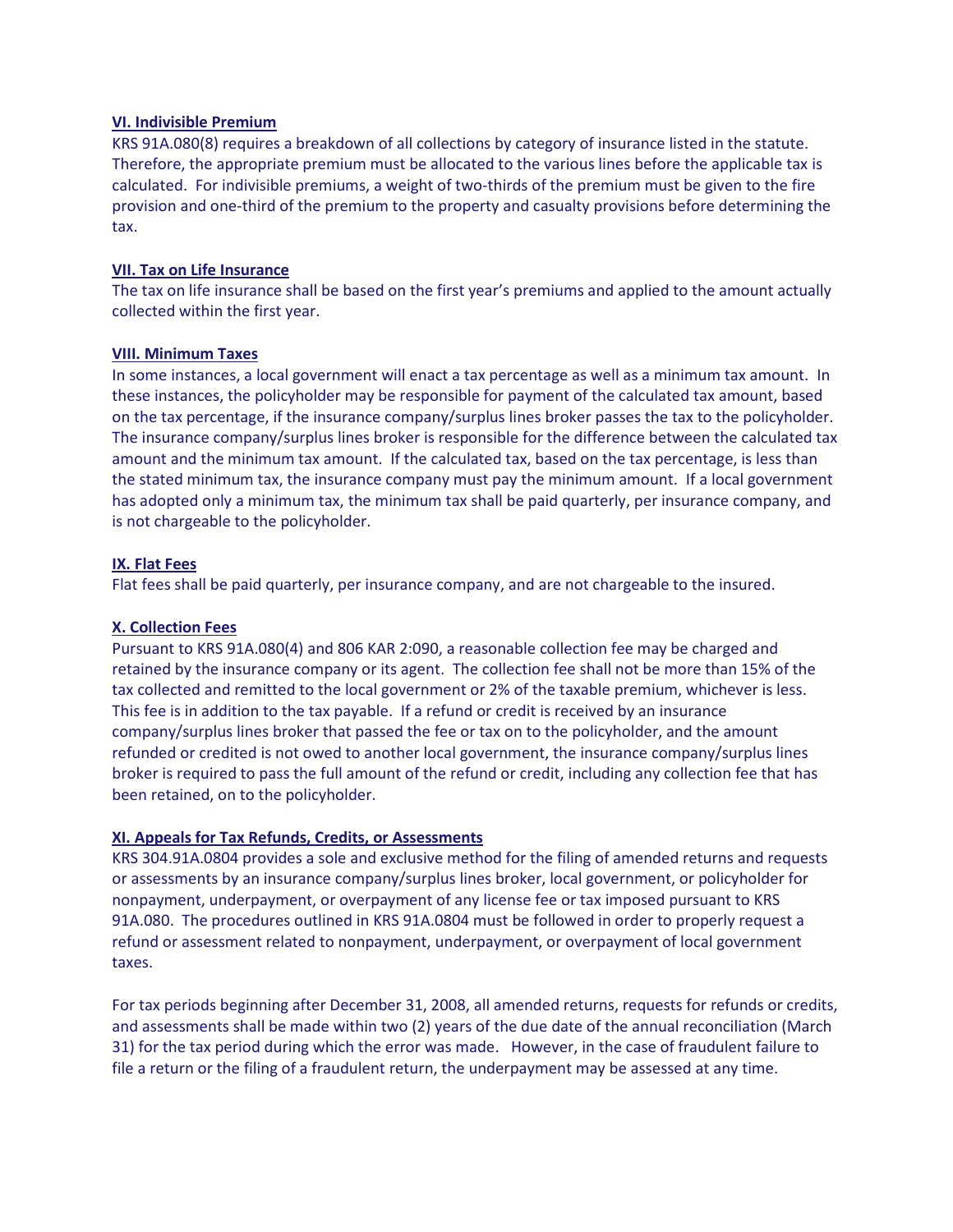# **XII. Unearned Premiums**

In accordance with KRS 91A.080(3), where premiums are returned to policyholders, as in the instance of a policy cancellation, the license fee or tax shall be returned by the insurance company/surplus lines broker to the policyholder pro rata on the unexpired amount of the premium. The license fee or tax shall be returned at the same tax rate at which it was collected and shall be taken as a credit by the insurance company/surplus lines broker on its next quarterly report to the local government. Returned premiums shall be reported on the annual reconciliation Form LGT-140. If the tax rate of the returned premium is different from the tax rate of the quarter in which it was returned, the returned premiums and the rate at which they were returned must be listed as a separate line item.

The appeal procedures outlined in KRS 91A.0804 and referenced in Section XII of this Bulletin do not apply to credits claimed in accordance with KRS 91A.080(3).

# **XIII. Credit for City Tax Against County Tax**

KRS 91A.080(12) requires insurance companies to credit city license fees or taxes against the county license fees or taxes imposed for the same license fees or taxes imposed by the county. This credit only applies if the county ordinance was enacted on or after July 13, 1990.

For reporting purposes, a credit of the city license fees or taxes against the county license fees or taxes must be taken and an LGT-142 form attached to the quarterly filing (Form LGT-141) and the annual reconciliation (Form LGT-140) if all of the following are true:

- The risk is located within the city limits;
- The county in which the city is located also imposes a tax;
- The county issued its ordinance on or after July 13, 1990; and

• The county license fee or tax for the applicable category (life, health, casualty, etc.) is higher than the city license fee or tax.

If a credit is required, the insurance company must pay the license fee or tax due to the city and pay the balance due to the county.

For July 1, 2009, through June 30, 2010, this credit applies to the following local governments:

Bullitt County

- Hebron Estates
- Shepherdsville
- Mount Washington

### Hopkins County

- Dawson Springs
- Hanson
- Madisonville
- Nebo
- St. Charles
- White Plains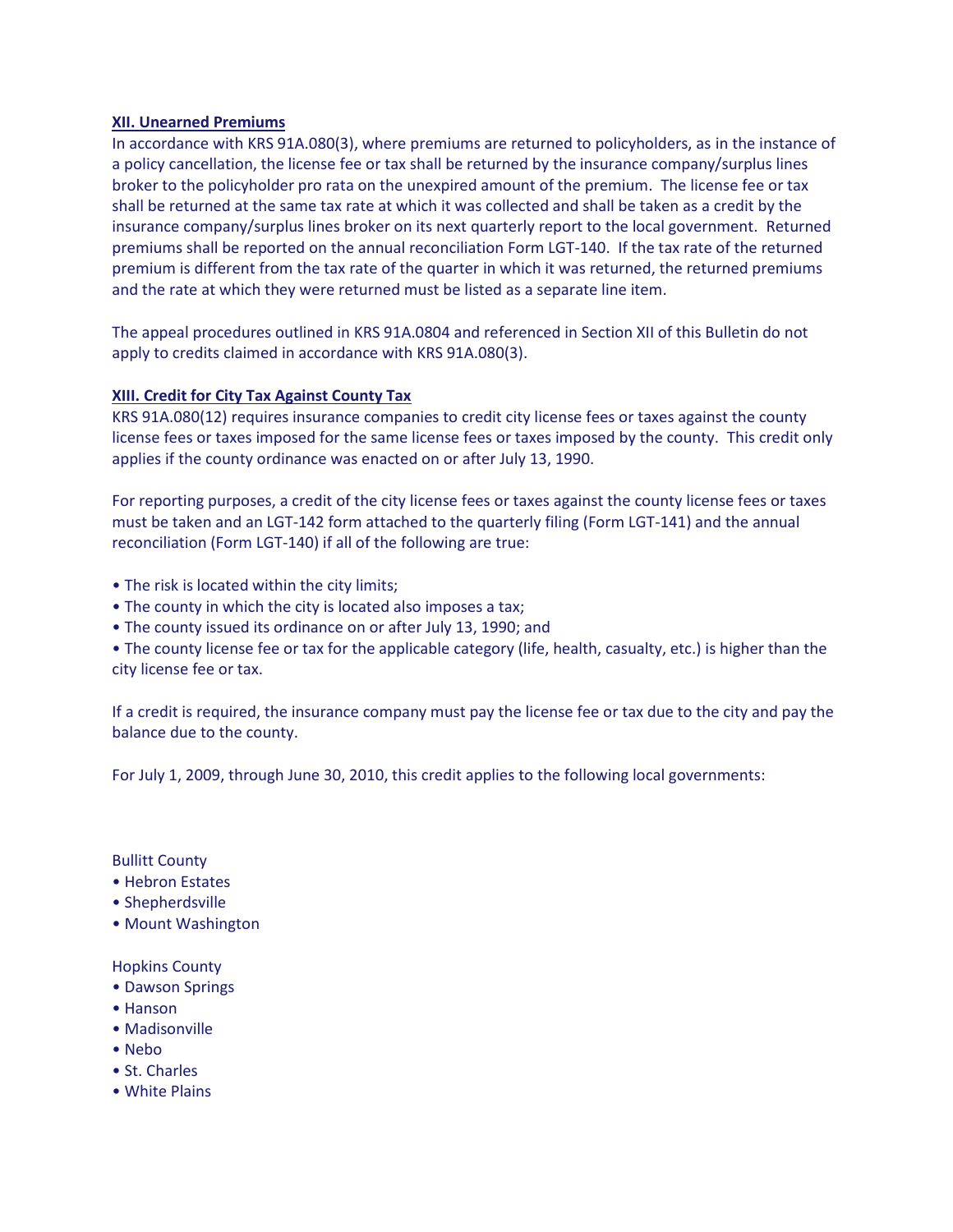Jefferson County

- Glenview Manor
- Kingsley
- Ten Broeck

Mason County

• Dover

Meade County

• Ekron

Pulaski County

• Science Hill

Wayne County

• Monticello

# **XIV. Quarterly Payment of Taxes**

License fees or taxes are due to the applicable local government 30 days after the end of each calendar quarter. Each insurance company/surplus lines broker shall file separately, using form LGT-141 or a substantially similar form. These forms do not need to be filed with the Department of Insurance. However, pursuant to 806 KAR 2:070, these forms must be retained for a minimum period of five (5) years. For more specific information regarding the filing of the quarterly tax return, please refer to the instructions for filing form LGT-141.

### **Quarterly filings should be submitted on Form LGT-141 or a substantially similar form.**

### **XV. Penalties**

Pursuant to KRS 91A.080(9), any license fee or tax not paid on or before the due date shall bear interest from the date due until paid. The Department of Revenue has set the interest rate for 2009 at seven percent (7%). Any interest due is payable to the applicable local government. In addition, the local government may assess a ten percent (10%) penalty on a license tax or fee not paid within thirty (30) days after the due date.

# **XVI. Annual Reconciliation**

Each insurance company/surplus lines broker shall file an annual reconciliation on or before March 31st of each year to the applicable local government. In addition, a copy of the annual reconciliation and a filing fee of \$5.00 per insurance company or surplus lines broker, payable to the Kentucky State Treasurer, must be submitted to the Department of Insurance, Local Government Premium Tax Unit, P.O. Box 517, Frankfort, Kentucky 40602. The insurance company/surplus lines broker shall use Form LGT-140 or a substantially similar form.

If an insurance company/surplus lines broker has not collected premiums for which a local government premium tax applies, the insurance company/surplus lines broker shall file an annual reconciliation with the Department of Insurance. The annual reconciliation shall state the reason that no Kentucky local government premium taxes were due.